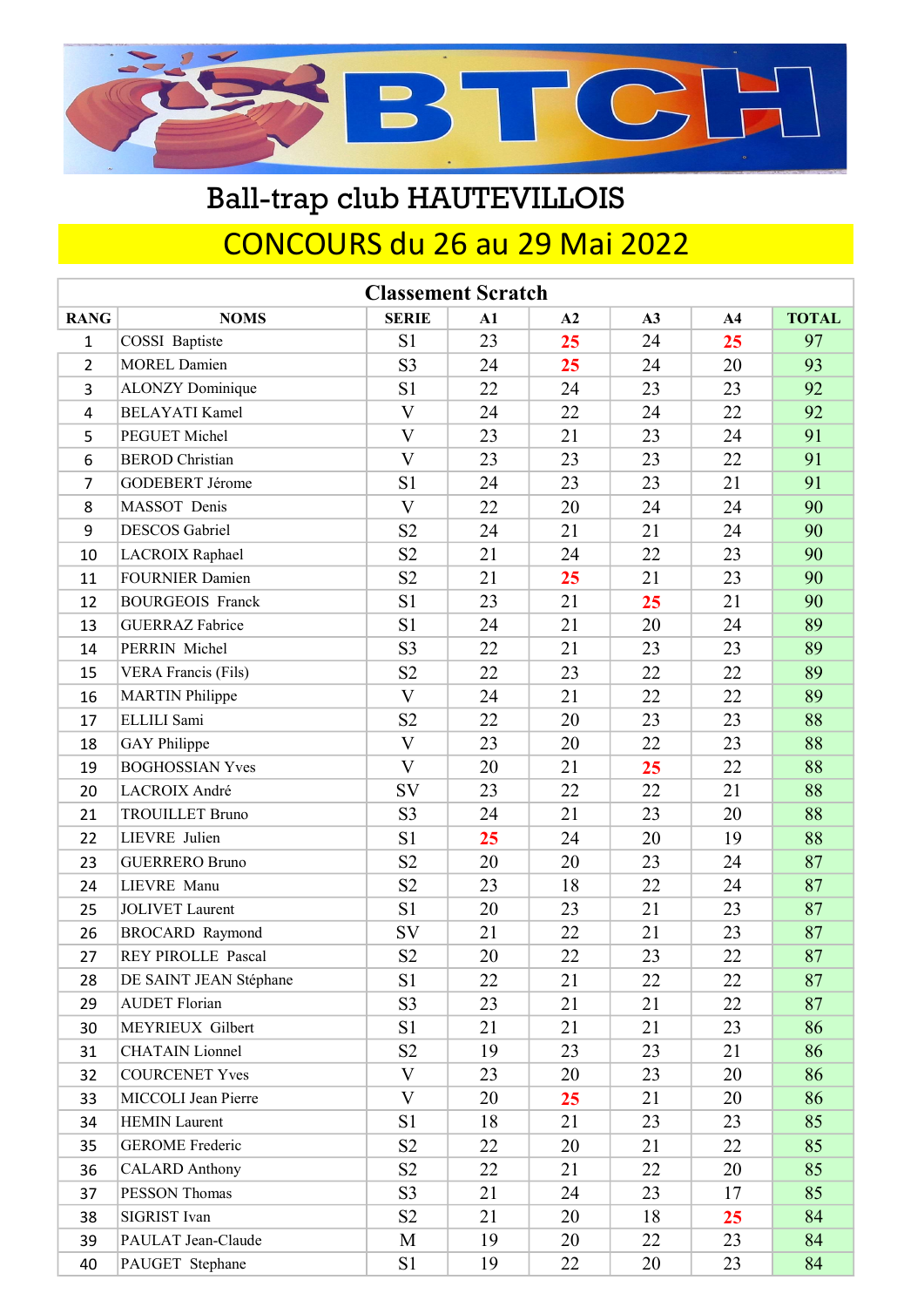| 41 | <b>CHARBONNIER Francois</b> | S1             | 17 | 22 | 23 | 22     | 84 |
|----|-----------------------------|----------------|----|----|----|--------|----|
| 42 | PAILLY franck               | S <sub>3</sub> | 23 | 19 | 20 | 22     | 84 |
| 43 | <b>CLAPIER Michel</b>       | S <sub>2</sub> | 21 | 20 | 22 | 21     | 84 |
| 44 | MESSAOUD Soheil             | J              | 21 | 21 | 21 | 21     | 84 |
| 45 | <b>BENOIS Michel</b>        | S <sub>3</sub> | 22 | 22 | 19 | 21     | 84 |
| 46 | <b>TERRIER Franck</b>       | S <sub>3</sub> | 22 | 22 | 20 | 20     | 84 |
| 47 | CAMATTI Cedric              | S <sub>3</sub> | 20 | 22 | 23 | 19     | 84 |
| 48 | <b>SIMON Pierre</b>         | $\mathbf{V}$   | 19 | 20 | 22 | 22     | 83 |
| 49 | <b>BOLLON Luc</b>           | $\overline{V}$ | 22 | 19 | 20 | 22     | 83 |
| 50 | <b>GUERIN Patrick</b>       | V              | 21 | 21 | 19 | 22     | 83 |
| 51 | <b>LONCA</b> Michel         | $\overline{V}$ | 20 | 22 | 20 | 21     | 83 |
| 52 | <b>BAPTISTE Julien</b>      | S <sub>2</sub> | 22 | 22 | 19 | 20     | 83 |
| 53 | MESSAOUD Amar               | S <sub>3</sub> | 23 | 21 | 19 | 20     | 83 |
| 54 | <b>CHASSON</b> Fabrice      | S1             | 22 | 21 | 21 | 19     | 83 |
| 55 | POENCIN Philippe            | $\mathbf{V}$   | 23 | 21 | 20 | 19     | 83 |
| 56 | <b>OUILLON</b> Jean         | $\rm V$        | 22 | 24 | 19 | 18     | 83 |
| 57 | RAMON Pascal                | V              | 22 | 18 | 21 | 21     | 82 |
| 58 | <b>SOULAGEON Franck</b>     | $\mathbf{V}$   | 19 | 21 | 23 | 19     | 82 |
| 59 | <b>TURAL Servet</b>         | S <sub>4</sub> | 20 | 17 | 20 | 24     | 81 |
| 60 | DESCHAMPS Michelle          | D              | 21 | 21 | 17 | 22     | 81 |
| 61 | <b>GODEBERT Remy</b>        | J              | 24 | 19 | 16 | 22     | 81 |
| 62 | DESCHAMPS Michel            | M              | 20 | 20 | 20 | 21     | 81 |
| 63 | COÏTO Mario                 | SV             | 20 | 20 | 21 | 20     | 81 |
| 64 | <b>GOUTARD Paul</b>         | $\mathbf{V}$   | 21 | 20 | 20 | 20     | 81 |
| 65 | CHEVALIER Serge             | S <sub>2</sub> | 18 | 23 | 21 | 19     | 81 |
| 66 | SIGAUD Christophe           | S <sub>3</sub> | 19 | 22 | 21 | 19     | 81 |
| 67 | <b>GUILLEMENET Michel</b>   | M              | 21 | 20 | 21 | 19     | 81 |
| 68 | TAMIN Christian             | SV             | 21 | 22 | 19 | 19     | 81 |
| 69 | <b>BALLET</b> Laurent       | S <sub>3</sub> | 23 | 19 | 21 | 18     | 81 |
| 70 | CHARLES Thierry             | $\mathbf V$    | 20 | 23 | 21 | $17\,$ | 81 |
| 71 | COSSI Jean-Louis            | $\mathbf{V}$   | 22 | 23 | 19 | 17     | 81 |
| 72 | MAGNO Antoine               | $\mathbf{V}$   | 20 | 19 | 20 | 21     | 80 |
| 73 | <b>SACCA Franck</b>         | SV             | 18 | 23 | 18 | 21     | 80 |
| 74 | VILA Jean-Pierre            | SV             | 20 | 20 | 20 | 20     | 80 |
| 75 | <b>BILLOUTTE Laurent</b>    | S <sub>3</sub> | 20 | 21 | 20 | 19     | 80 |
| 76 | <b>VULIN Michael</b>        | S <sub>3</sub> | 19 | 18 | 19 | 23     | 79 |
| 77 | JOLEVOT Joel                | SV             | 20 | 19 | 17 | 23     | 79 |
| 78 | CHAPPAZ Christophe          | S <sub>3</sub> | 19 | 20 | 19 | 21     | 79 |
| 79 | MUSEL Thibaud               | $\mathbf{J}$   | 19 | 17 | 23 | 20     | 79 |
| 80 | <b>BERTHOLET Alban</b>      | S <sub>3</sub> | 20 | 19 | 20 | 20     | 79 |
| 81 | <b>AUDET Patrick</b>        | $\mathbf V$    | 21 | 19 | 20 | 19     | 79 |
| 82 | PONCET Claude               | $\mathbf{V}$   | 19 | 22 | 19 | 19     | 79 |
| 83 | <b>SANGOY Serge</b>         | V              | 21 | 20 | 15 | 22     | 78 |
| 84 | <b>COLLET Maurice</b>       | $\mathbf{V}$   | 21 | 19 | 17 | 21     | 78 |
| 85 | HINGER Francois             | S <sub>2</sub> | 20 | 18 | 20 | 20     | 78 |
| 86 | SOPRANI Sandro              | SV             | 17 | 22 | 19 | 20     | 78 |
| 87 | <b>ABBES</b> Mourad         | S <sub>2</sub> | 20 | 20 | 19 | 19     | 78 |
| 88 | <b>FUSCO Louis</b>          | SV             | 17 | 18 | 20 | 22     | 77 |
| 89 | ROUSSET Christophe          | S <sub>3</sub> | 17 | 20 | 19 | 21     | 77 |
| 90 | <b>GOMMET Damien</b>        | $\mathbf{V}$   | 19 | 19 | 18 | 21     | 77 |
| 91 | RODRIGUEZ Goncalvez         | S4             | 17 | 19 | 21 | 20     | 77 |
| 92 | <b>BOUILLARD Clément</b>    | S <sub>3</sub> | 22 | 15 | 20 | 20     | 77 |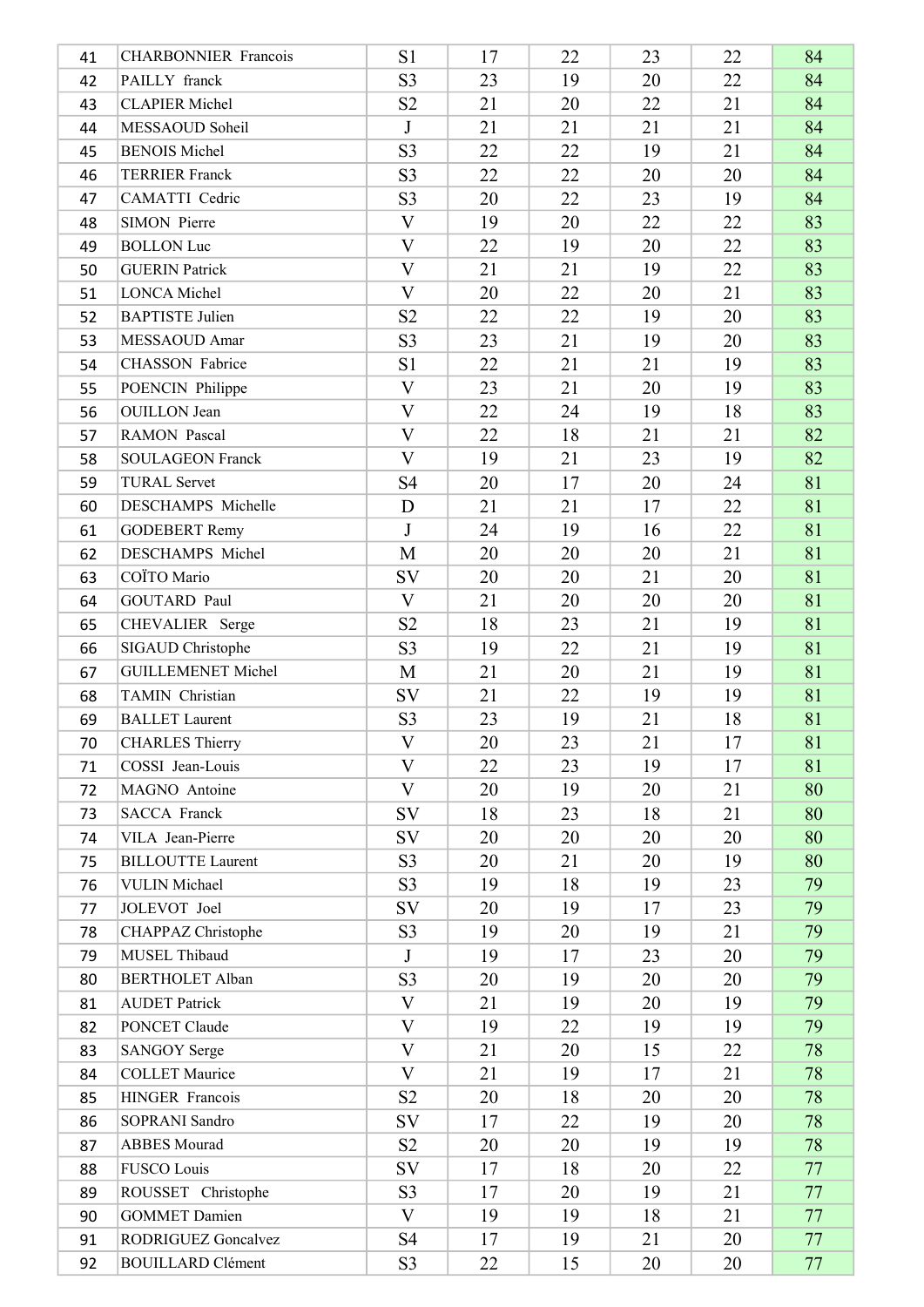| 93  | DESSAINTJEAN Loïc           | S <sub>3</sub>          | 21 | 19 | 19 | 18     | 77 |
|-----|-----------------------------|-------------------------|----|----|----|--------|----|
| 94  | RECONDU Dominique           | $\mathbf{V}$            | 20 | 23 | 16 | 18     | 77 |
| 95  | CHARPENAY Stéphane          | S <sub>3</sub>          | 22 | 22 | 17 | 16     | 77 |
| 96  | <b>ABLONDI</b> Alexandre    | M                       | 19 | 18 | 17 | 22     | 76 |
| 97  | <b>BURDET Philippe</b>      | $\overline{\mathbf{V}}$ | 18 | 18 | 19 | 21     | 76 |
| 98  | MAGNY Alain                 | M                       | 18 | 21 | 17 | 20     | 76 |
| 99  | DEFOUILLHOUX Michel         | <b>SV</b>               | 19 | 20 | 21 | 16     | 76 |
| 100 | <b>BILLOUD</b> Julien       | S <sub>2</sub>          | 18 | 16 | 19 | 22     | 75 |
| 101 | LEGALL Herve                | $\overline{\mathbf{V}}$ | 19 | 20 | 16 | 20     | 75 |
| 102 | ROUX Jean                   | SV                      | 22 | 15 | 19 | 19     | 75 |
| 103 | <b>ANERE</b> Michel         | <b>SV</b>               | 19 | 16 | 18 | 21     | 74 |
| 104 | <b>CHALOIN</b> Christophe   | S <sub>3</sub>          | 17 | 17 | 20 | 20     | 74 |
| 105 | <b>VARIGNIER Michael</b>    | $\mathbf{J}$            | 19 | 19 | 17 | 19     | 74 |
| 106 | <b>DEVAUD</b> Gilles        | <b>SV</b>               | 17 | 22 | 16 | 19     | 74 |
| 107 | <b>GEOFFROY Michel</b>      | SV                      | 19 | 19 | 19 | 17     | 74 |
| 108 | <b>BOUILLOUX Nathalie</b>   | D                       | 17 | 19 | 22 | 16     | 74 |
| 109 | <b>DURAND</b> Norbert       | $\mathbf{V}$            | 19 | 16 | 16 | 22     | 73 |
| 110 | CALARD Adrien               | $\mathbf{J}$            | 17 | 21 | 14 | 21     | 73 |
| 111 | <b>GUILLOT</b> Christophe   | $\mathbf{V}$            | 17 | 19 | 18 | 19     | 73 |
| 112 | <b>BOUTHEON Lucien</b>      | <b>SV</b>               | 16 | 20 | 20 | 17     | 73 |
| 113 | PONCET Jean-Marc            | SV                      | 19 | 16 | 16 | 21     | 72 |
| 114 | NIQUET Anthony              | <b>S4</b>               | 19 | 18 | 14 | 21     | 72 |
| 115 | COLLOMB Roland              | SV                      | 15 | 18 | 19 | 20     | 72 |
| 116 | <b>MEILLIER Michel</b>      | $\mathbf{V}$            | 18 | 16 | 18 | 20     | 72 |
| 117 | <b>MARIE Guy</b>            | M                       | 18 | 14 | 21 | 19     | 72 |
| 118 | <b>MUSEL Bertrand</b>       | S <sub>2</sub>          | 21 | 19 | 16 | 16     | 72 |
| 119 | THOMAS Christelle           | D                       | 16 | 16 | 17 | 22     | 71 |
| 120 | TOUZET Julien               | S <sub>3</sub>          | 18 | 15 | 18 | 20     | 71 |
| 121 | <b>GONNOT Vincent</b>       | $\mathbf{J}$            | 17 | 16 | 20 | 18     | 71 |
| 122 | <b>BOUTHEON</b> Martine     | $\mathbf D$             | 17 | 20 | 16 | $18\,$ | 71 |
| 123 | <b>ALLIOD</b> Damien        | S <sub>3</sub>          | 18 | 20 | 16 | 17     | 71 |
| 124 | <b>BIDAUD</b> Sebastien     | S <sub>3</sub>          | 18 | 19 | 13 | 20     | 70 |
| 125 | <b>BECQUET Frédéric</b>     | S <sub>3</sub>          | 19 | 14 | 18 | 19     | 70 |
| 126 | <b>BELOTTE Patrick</b>      | SV                      | 14 | 18 | 20 | 18     | 70 |
| 127 | JUPHARD Bernard             | M                       | 15 | 20 | 17 | 18     | 70 |
| 128 | TEILLARD Thibault           | S <sub>3</sub>          | 18 | 17 | 18 | 17     | 70 |
| 129 | <b>BOURRON Roger</b>        | $\mathbf{V}$            | 18 | 17 | 17 | 17     | 69 |
| 130 | <b>MASSON</b> Anselme       | J                       | 16 | 14 | 18 | 18     | 66 |
| 131 | DAVAT Hubert                | M                       | 14 | 17 | 15 | 19     | 65 |
| 132 | PAGNEUX Jacques             | V                       | 19 | 15 | 14 | 17     | 65 |
| 133 | <b>DANIEL</b> Alain         | M                       | 15 | 17 | 18 | 15     | 65 |
| 134 | <b>BOVIA</b> Alessandro     | M                       | 16 | 16 | 18 | 14     | 64 |
| 135 | REGAIRAZ Christian          | SV                      | 19 | 14 | 17 | 14     | 64 |
| 136 | <b>SCARAMUZZI Salvatore</b> | $\rm V$                 | 22 | 12 | 17 | 13     | 64 |
| 137 | RUGUET Xavier               | V                       | 17 | 17 | 14 | 13     | 61 |
| 138 | EJJAAFARI Omar              | S <sub>3</sub>          | 16 | 19 | 10 | 15     | 60 |
| 139 | PETIT Sylviane              | D                       | 17 | 17 | 13 | 13     | 60 |
| 140 | SPALVIERI Mauro             | <b>SV</b>               | 13 | 15 | 16 | 15     | 59 |
| 141 | <b>VERA Francis</b>         | SV                      | 13 | 11 | 16 | 16     | 56 |
| 142 | DE BORTOLI Henry            | SV                      | 11 | 15 | 14 | 15     | 55 |
| 143 | REGAIRAZ Marie Jo           | D                       | 16 | 12 | 8  | 15     | 51 |
| 144 | DESTHIEUX Daniel            | M                       | 10 | 14 | 11 | 9      | 44 |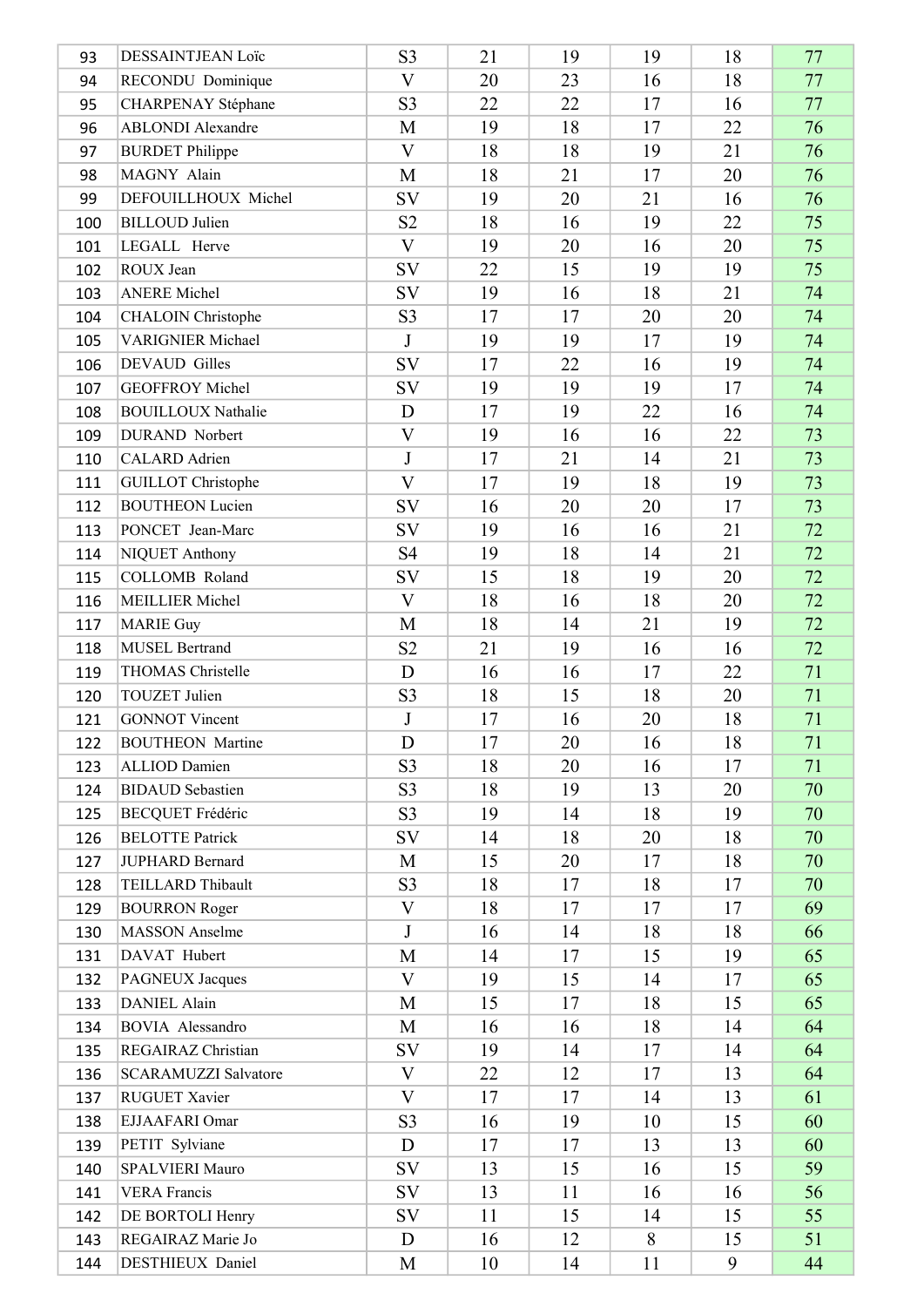### Scratch

|   | MARIO | eedie        | $\mathbf{L}$ | ГVН | AJ | А4  | $-1$ . The same $-1$ |
|---|-------|--------------|--------------|-----|----|-----|----------------------|
| - |       | $\sim$<br>ັ້ | ~^<br>ري     |     | ∽  | . . |                      |

# Classement par catégorie

#### Dames

| <b>RANG</b> | <b>NOMS</b>               | <b>SERIE</b> | $\mathbf{A1}$ | $\mathbf{A2}$ | A <sub>3</sub> | AA | <b>TOTAL</b> |
|-------------|---------------------------|--------------|---------------|---------------|----------------|----|--------------|
|             | DESCHAMPS Michelle        |              | 21            | 21            | 17             | 22 | 81           |
|             | <b>BOUILLOUX Nathalie</b> |              | 17            | 19            | 22             | 16 | 74           |
|             | THOMAS Christelle         |              | 16            | 16            | 17             | 22 | 71           |
| 4           | <b>BOUTHEON</b> Martine   |              | 17            | 20            | 16             | 18 |              |
|             | PETIT Sylviane            |              | 17            | 17            | 13             | 13 | 60           |
| 6           | REGAIRAZ Marie Jo         |              | 16            | 12            |                |    |              |

### Juniors

| <b>RANG</b> | <b>NOMS</b>              | <b>SERIE</b> | A1 | A2 | A <sub>3</sub> | A4 | <b>TOTAL</b> |
|-------------|--------------------------|--------------|----|----|----------------|----|--------------|
|             | MESSAOUD Soheil          |              | 21 | 21 | 21             | 21 | 84           |
|             | <b>GODEBERT Remy</b>     |              | 24 | 19 | 16             | 22 | 81           |
| 3           | MUSEL Thibaud            |              | 19 | 17 | 23             | 20 | 79           |
| 4           | <b>VARIGNIER Michael</b> |              | 19 | 19 | 17             | 19 | 74           |
|             | CALARD Adrien            |              | 17 | 21 | 14             | 21 | 73           |
| 6           | <b>GONNOT Vincent</b>    |              | 17 | 16 | 20             | 18 | 71           |
|             | <b>MASSON</b> Anselme    |              | 16 | 14 | 18             | 18 | 66           |

| <b>RANG</b>   | <b>NOMS</b>               | <b>SERIE</b> | $\mathbf{A}$ 1 | A2 | A <sub>3</sub> | A <sub>4</sub> | <b>TOTAL</b> |
|---------------|---------------------------|--------------|----------------|----|----------------|----------------|--------------|
|               | PAULAT Jean-Claude        | М            | 19             | 20 | 22             | 23             | 84           |
| $\mathcal{L}$ | DESCHAMPS Michel          | M            | 20             | 20 | 20             | 21             | 81           |
| 3             | <b>GUILLEMENET Michel</b> | M            | 21             | 20 | 21             | 19             | 81           |
| 4             | <b>ABLONDI</b> Alexandre  | M            | 19             | 18 | 17             | 22             | 76           |
| 5             | MAGNY Alain               | M            | 18             | 21 | 17             | 20             | 76           |
| 6             | <b>MARIE Guy</b>          | M            | 18             | 14 | 21             | 19             | 72           |
|               | <b>JUPHARD Bernard</b>    | M            | 15             | 20 | 17             | 18             | 70           |
| 8             | DAVAT Hubert              | M            | 14             | 17 | 15             | 19             | 65           |
| 9             | <b>DANIEL Alain</b>       | M            | 15             | 17 | 18             | 15             | 65           |

#### MASTER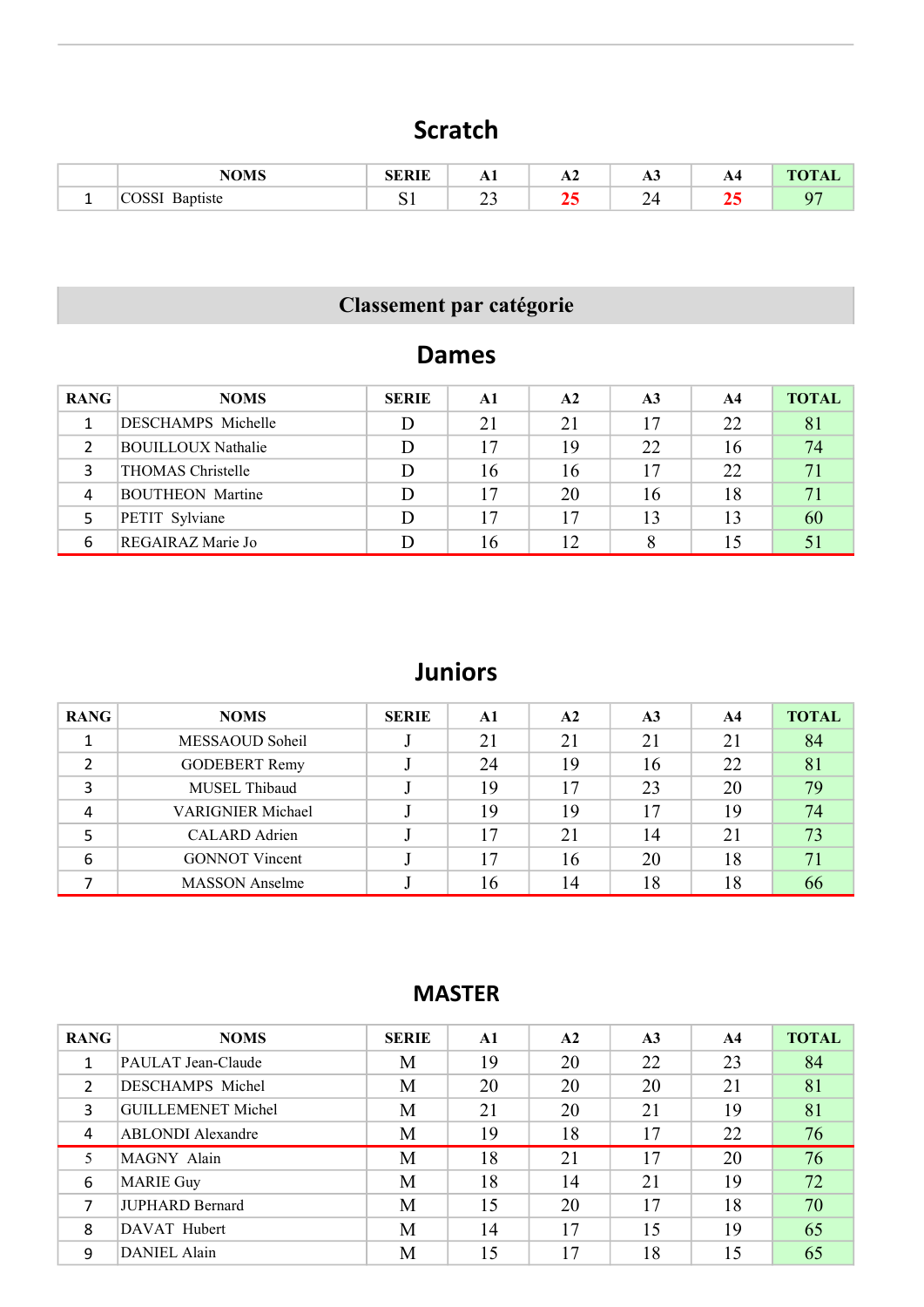| $\sim$<br>⊥∪         | к٥<br>vlessandro<br>$\mathbf{v}$ | N<br>TAT |  |  |  |
|----------------------|----------------------------------|----------|--|--|--|
| $\overline{A}$<br>-- | ')aniei                          | ΙM       |  |  |  |

## Super vétérans

| <b>RANG</b>    | <b>NOMS</b>            | <b>SERIE</b> | A1 | A2 | A3 | A <sub>4</sub> | <b>TOTAL</b> |
|----------------|------------------------|--------------|----|----|----|----------------|--------------|
| 1              | LACROIX André          | SV           | 23 | 22 | 22 | 21             | 88           |
| $\overline{2}$ | <b>BROCARD Raymond</b> | SV           | 21 | 22 | 21 | 23             | 87           |
| 3              | COÏTO Mario            | SV           | 20 | 20 | 21 | 20             | 81           |
| 4              | TAMIN Christian        | SV           | 21 | 22 | 19 | 19             | 81           |
| 5              | <b>SACCA Franck</b>    | SV           | 18 | 23 | 18 | 21             | 80           |
| 6              | VILA Jean-Pierre       | SV           | 20 | 20 | 20 | 20             | 80           |
| 7              | JOLEVOT Joel           | SV           | 20 | 19 | 17 | 23             | 79           |
| 8              | SOPRANI Sandro         | SV           | 17 | 22 | 19 | 20             | 78           |
| 9              | <b>FUSCO Louis</b>     | SV           | 17 | 18 | 20 | 22             | 77           |
| 10             | DEFOUILLHOUX Michel    | SV           | 19 | 20 | 21 | 16             | 76           |
| 11             | ROUX Jean              | SV           | 22 | 15 | 19 | 19             | 75           |
| 12             | <b>ANERE Michel</b>    | SV           | 19 | 16 | 18 | 21             | 74           |
| 13             | DEVAUD Gilles          | SV           | 17 | 22 | 16 | 19             | 74           |
| 14             | <b>GEOFFROY Michel</b> | SV           | 19 | 19 | 19 | 17             | 74           |
| 15             | <b>BOUTHEON Lucien</b> | SV           | 16 | 20 | 20 | 17             | 73           |
| 16             | PONCET Jean-Marc       | SV           | 19 | 16 | 16 | 21             | 72           |
| 17             | <b>COLLOMB</b> Roland  | SV           | 15 | 18 | 19 | 20             | 72           |
| 18             | <b>BELOTTE Patrick</b> | SV           | 14 | 18 | 20 | 18             | 70           |
| 19             | REGAIRAZ Christian     | SV           | 19 | 14 | 17 | 14             | 64           |
| 20             | SPALVIERI Mauro        | SV           | 13 | 15 | 16 | 15             | 59           |
| 21             | <b>VERA Francis</b>    | SV           | 13 | 11 | 16 | 16             | 56           |
| 22             | DE BORTOLI Henry       | SV           | 11 | 15 | 14 | 15             | 55           |

#### Vétérans

|                | <b>RANG NOMS</b>       | <b>SERIE</b>            | $\mathbf{A1}$ | A2 | A3 | $\mathbf{A4}$ | <b>TOTAL</b> |
|----------------|------------------------|-------------------------|---------------|----|----|---------------|--------------|
| 1              | <b>BELAYATI Kamel</b>  | $\rm _V$                | 24            | 22 | 24 | 22            | 92           |
| $\overline{2}$ | PEGUET Michel          | V                       | 23            | 21 | 23 | 24            | 91           |
| 3              | <b>BEROD</b> Christian | $\overline{\mathbf{V}}$ | 23            | 23 | 23 | 22            | 91           |
| 4              | MASSOT Denis           | $\overline{\mathbf{V}}$ | 22            | 20 | 24 | 24            | 90           |
| 5              | <b>MARTIN</b> Philippe | $\mathbf{V}$            | 24            | 21 | 22 | 22            | 89           |
| 6              | <b>GAY</b> Philippe    | $\overline{\mathbf{V}}$ | 23            | 20 | 22 | 23            | 88           |
| $\overline{7}$ | <b>BOGHOSSIAN Yves</b> | $\overline{\mathbf{V}}$ | 20            | 21 | 25 | 22            | 88           |
| 8              | <b>COURCENET Yves</b>  | V                       | 23            | 20 | 23 | 20            | 86           |
| 9              | MICCOLI Jean Pierre    | $\overline{\mathbf{V}}$ | 20            | 25 | 21 | 20            | 86           |
| 10             | <b>SIMON Pierre</b>    | $\overline{\mathbf{V}}$ | 19            | 20 | 22 | 22            | 83           |
| 11             | <b>BOLLON</b> Luc      | V                       | 22            | 19 | 20 | 22            | 83           |
| 12             | <b>GUERIN Patrick</b>  | V                       | 21            | 21 | 19 | 22            | 83           |
| 13             | <b>LONCA Michel</b>    | $\mathbf{V}$            | 20            | 22 | 20 | 21            | 83           |
| 14             | POENCIN Philippe       | V                       | 23            | 21 | 20 | 19            | 83           |
| 15             | <b>OUILLON</b> Jean    | V                       | 22            | 24 | 19 | 18            | 83           |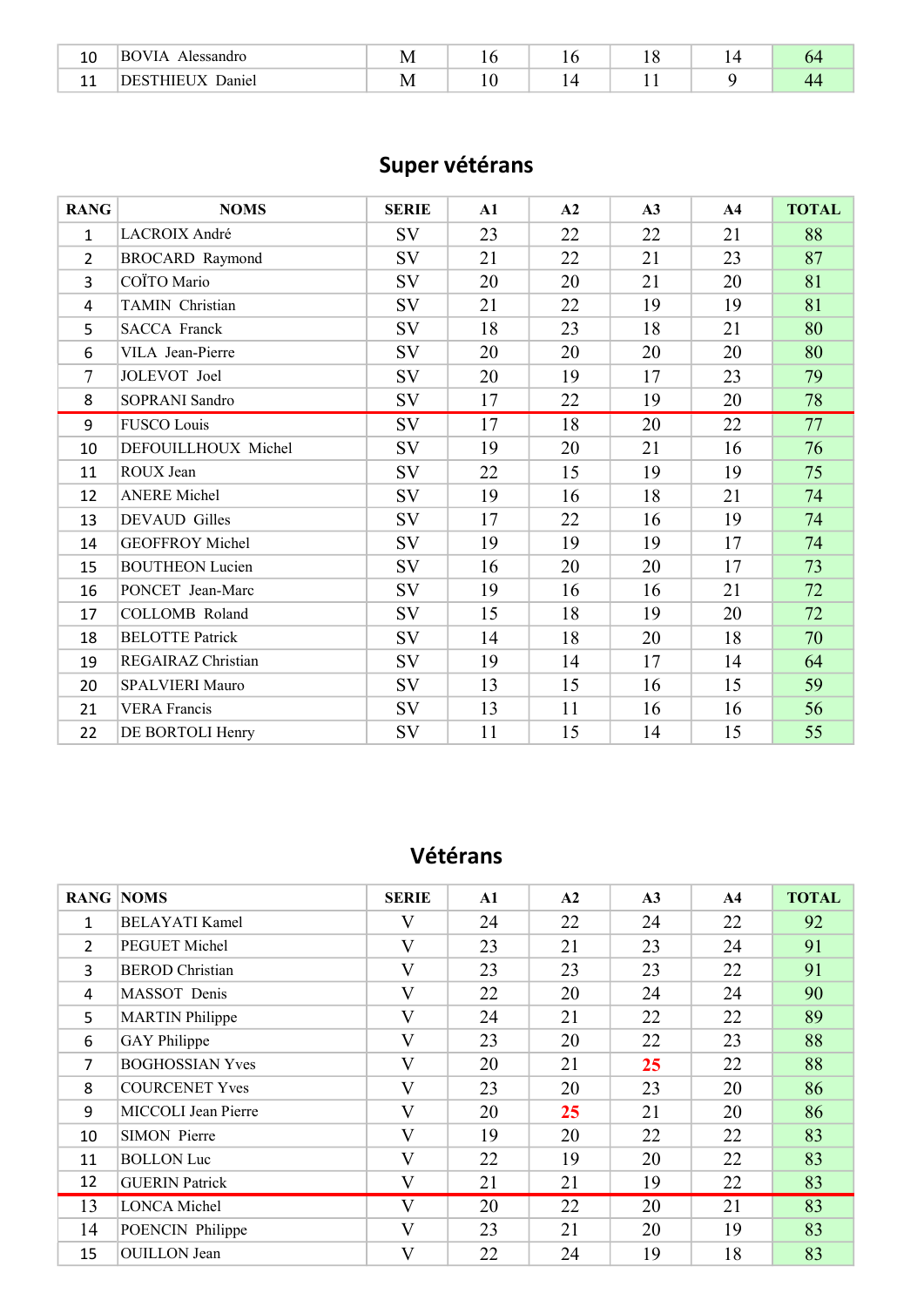| 16 | <b>RAMON</b> Pascal         | V                       | 22 | 18 | 21 | 21 | 82 |
|----|-----------------------------|-------------------------|----|----|----|----|----|
| 17 | <b>SOULAGEON Franck</b>     | $\overline{\mathsf{V}}$ | 19 | 21 | 23 | 19 | 82 |
| 18 | <b>GOUTARD Paul</b>         | $\overline{\mathsf{V}}$ | 21 | 20 | 20 | 20 | 81 |
| 19 | <b>CHARLES Thierry</b>      | $\mathbf{V}$            | 20 | 23 | 21 | 17 | 81 |
| 20 | COSSI Jean-Louis            | $\overline{\mathsf{V}}$ | 22 | 23 | 19 | 17 | 81 |
| 21 | MAGNO Antoine               | V                       | 20 | 19 | 20 | 21 | 80 |
| 22 | <b>AUDET Patrick</b>        | $\overline{\mathsf{V}}$ | 21 | 19 | 20 | 19 | 79 |
| 23 | PONCET Claude               | $\overline{\mathsf{V}}$ | 19 | 22 | 19 | 19 | 79 |
| 24 | <b>SANGOY Serge</b>         | $\overline{\mathsf{V}}$ | 21 | 20 | 15 | 22 | 78 |
| 25 | <b>COLLET Maurice</b>       | $\overline{\mathbf{V}}$ | 21 | 19 | 17 | 21 | 78 |
| 26 | <b>GOMMET Damien</b>        | V                       | 19 | 19 | 18 | 21 | 77 |
| 27 | RECONDU Dominique           | $\overline{\mathsf{V}}$ | 20 | 23 | 16 | 18 | 77 |
| 28 | <b>BURDET Philippe</b>      | $\overline{\mathsf{V}}$ | 18 | 18 | 19 | 21 | 76 |
| 29 | LEGALL Herve                | $\overline{\mathsf{V}}$ | 19 | 20 | 16 | 20 | 75 |
| 30 | DURAND Norbert              | $\mathbf{V}$            | 19 | 16 | 16 | 22 | 73 |
| 31 | <b>GUILLOT</b> Christophe   | $\overline{\mathsf{V}}$ | 17 | 19 | 18 | 19 | 73 |
| 32 | <b>MEILLIER Michel</b>      | $\overline{\mathsf{V}}$ | 18 | 16 | 18 | 20 | 72 |
| 33 | <b>BOURRON Roger</b>        | $\mathbf{V}$            | 18 | 17 | 17 | 17 | 69 |
| 34 | <b>PAGNEUX Jacques</b>      | $\overline{\mathsf{V}}$ | 19 | 15 | 14 | 17 | 65 |
| 35 | <b>SCARAMUZZI Salvatore</b> | $\mathbf{V}$            | 22 | 12 | 17 | 13 | 64 |
| 36 | <b>RUGUET Xavier</b>        | $\overline{\mathsf{V}}$ | 17 | 17 | 14 | 13 | 61 |

S4

| <b>RANG</b> | <b>NOMS</b>         | <b>SERIE</b> |     | A2       | A3  | A4 | <b>TOTAL</b> |
|-------------|---------------------|--------------|-----|----------|-----|----|--------------|
|             | TURAL Servet        |              | ንበ  |          | 20  | 24 |              |
|             | RODRIGUEZ Goncalvez | 54           |     | <b>C</b> | ∠ ⊥ | 20 |              |
|             | NIQUET Anthony      | 54           | , Q | 1 C      |     |    |              |

S3

| <b>RANG</b>    | <b>NOMS</b>              | <b>SERIE</b>   | ${\bf A1}$ | A2 | A3 | ${\bf A4}$ | <b>TOTAL</b> |
|----------------|--------------------------|----------------|------------|----|----|------------|--------------|
| $\mathbf{1}$   | <b>MOREL Damien</b>      | S <sub>3</sub> | 24         | 25 | 24 | 20         | 93           |
| $\overline{2}$ | PERRIN Michel            | S <sub>3</sub> | 22         | 21 | 23 | 23         | 89           |
| 3              | <b>TROUILLET Bruno</b>   | S <sub>3</sub> | 24         | 21 | 23 | 20         | 88           |
| 4              | <b>AUDET Florian</b>     | S <sub>3</sub> | 23         | 21 | 21 | 22         | 87           |
| 5              | PESSON Thomas            | S <sub>3</sub> | 21         | 24 | 23 | 17         | 85           |
| 6              | PAILLY franck            | S <sub>3</sub> | 23         | 19 | 20 | 22         | 84           |
| $\overline{7}$ | <b>BENOIS Michel</b>     | S <sub>3</sub> | 22         | 22 | 19 | 21         | 84           |
| 8              | <b>TERRIER Franck</b>    | S <sub>3</sub> | 22         | 22 | 20 | 20         | 84           |
| 9              | CAMATTI Cedric           | S <sub>3</sub> | 20         | 22 | 23 | 19         | 84           |
| 10             | MESSAOUD Amar            | S <sub>3</sub> | 23         | 21 | 19 | 20         | 83           |
| 11             | SIGAUD Christophe        | S <sub>3</sub> | 19         | 22 | 21 | 19         | 81           |
| 12             | <b>BALLET</b> Laurent    | S <sub>3</sub> | 23         | 19 | 21 | 18         | 81           |
| 13             | <b>BILLOUTTE Laurent</b> | S <sub>3</sub> | 20         | 21 | 20 | 19         | 80           |
| 14             | <b>VULIN</b> Michael     | S <sub>3</sub> | 19         | 18 | 19 | 23         | 79           |
| 15             | CHAPPAZ Christophe       | S <sub>3</sub> | 19         | 20 | 19 | 21         | 79           |
| 16             | <b>BERTHOLET Alban</b>   | S <sub>3</sub> | 20         | 19 | 20 | 20         | 79           |
| 17             | ROUSSET Christophe       | S <sub>3</sub> | 17         | 20 | 19 | 21         | 77           |